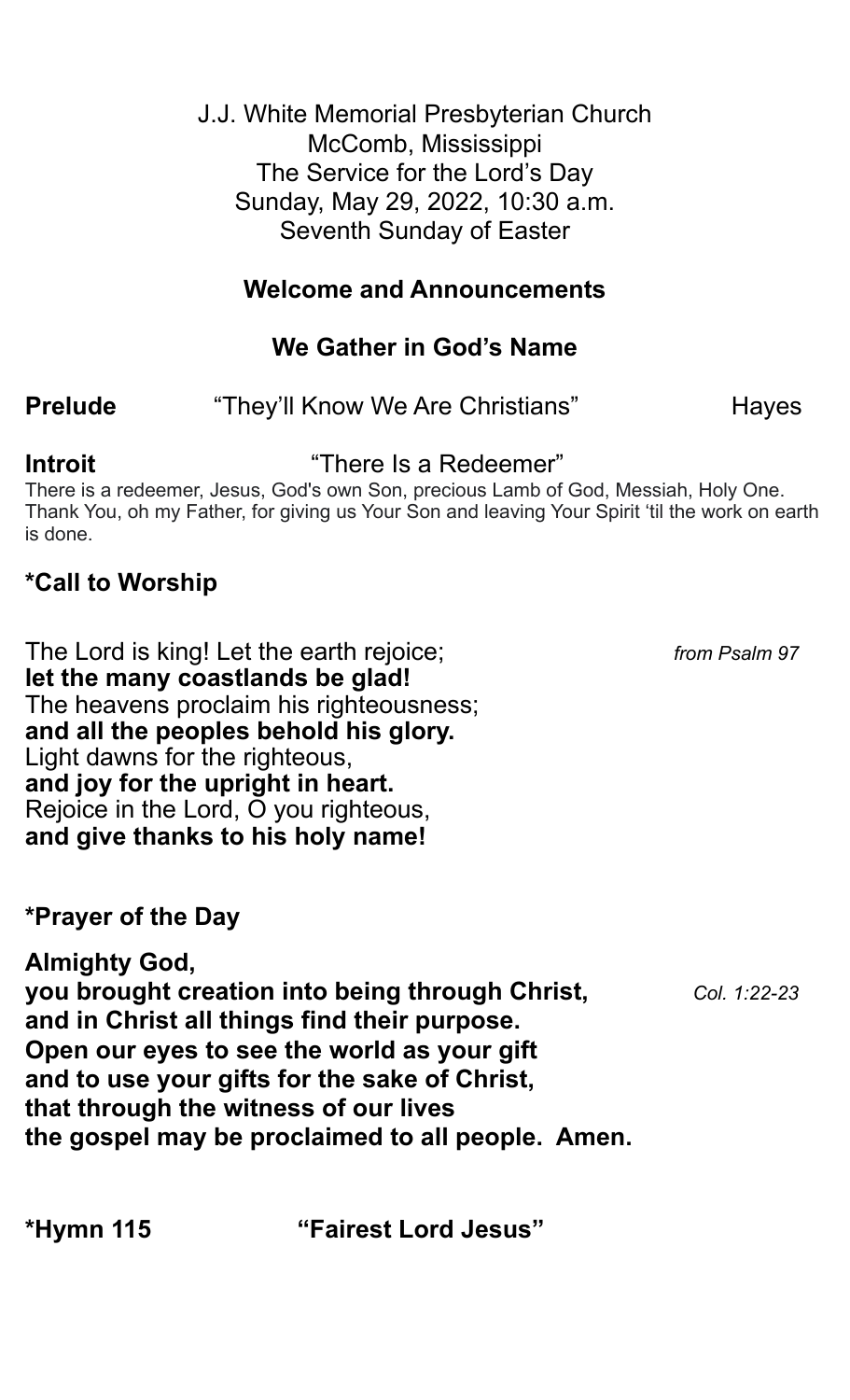# **Call to Confession**

The proof of God's amazing love is this: that while we were yet sinners, Christ died for us. Christ rose for us. Christ reigns in power for us. Christ even prays for us. With such assurance, we need not fear confession but simply draw near to our maker in candor.

## **Prayer of Confession**

**Almighty God,**

**you have raised Jesus from death to life,**

**and crowned him Lord of all.**

**We confess that we have not bowed before him, or acknowledged his rule in our lives.**

**We have gone along with the ways of the world, and failed to give him glory.**

**Forgive us, and raise us from sin,**

**that we may be your faithful people,**

**obeying the commands of our Lord Jesus Christ, who rules the world,**

**and is head of the church, his body. Amen.**

## **Assurance of God's Forgiveness**

The saying is true and worthy of full acceptance that Christ died to save sinners. Siblings, believe the promise of the gospel: in Jesus Christ, we are forgiven. **Thanks be to God!**

Now may the peace of Christ be with you all.

**And also with you!** Amen.

## **We Hear God's Word**

# **Special Music "**Who At My Door Is Standing?"

Catherine Cook, vocalist Jennifer Sanders, pianist

Who at my door is standing, there patiently drawing near, who entrance is demanding? Whose is the voice I hear?

*Refrain:* Sweetly the tones are falling: "Now open the door for Me! If thou wilt heed My calling, I will abide with thee."

Within the rooms are darken'd all filled with dust and sin. How shameful, how unworthy, for Christ to enter in. Yet, the tones are falling: "Now open the door for me! If thou wilt heed My calling I will abide with thee."

Door of my heart, I hasten! Thee will I open wide. Though He rebuke and chasten, He shall with me abide.

*Refrain: ….*

Dear Lord abide with me.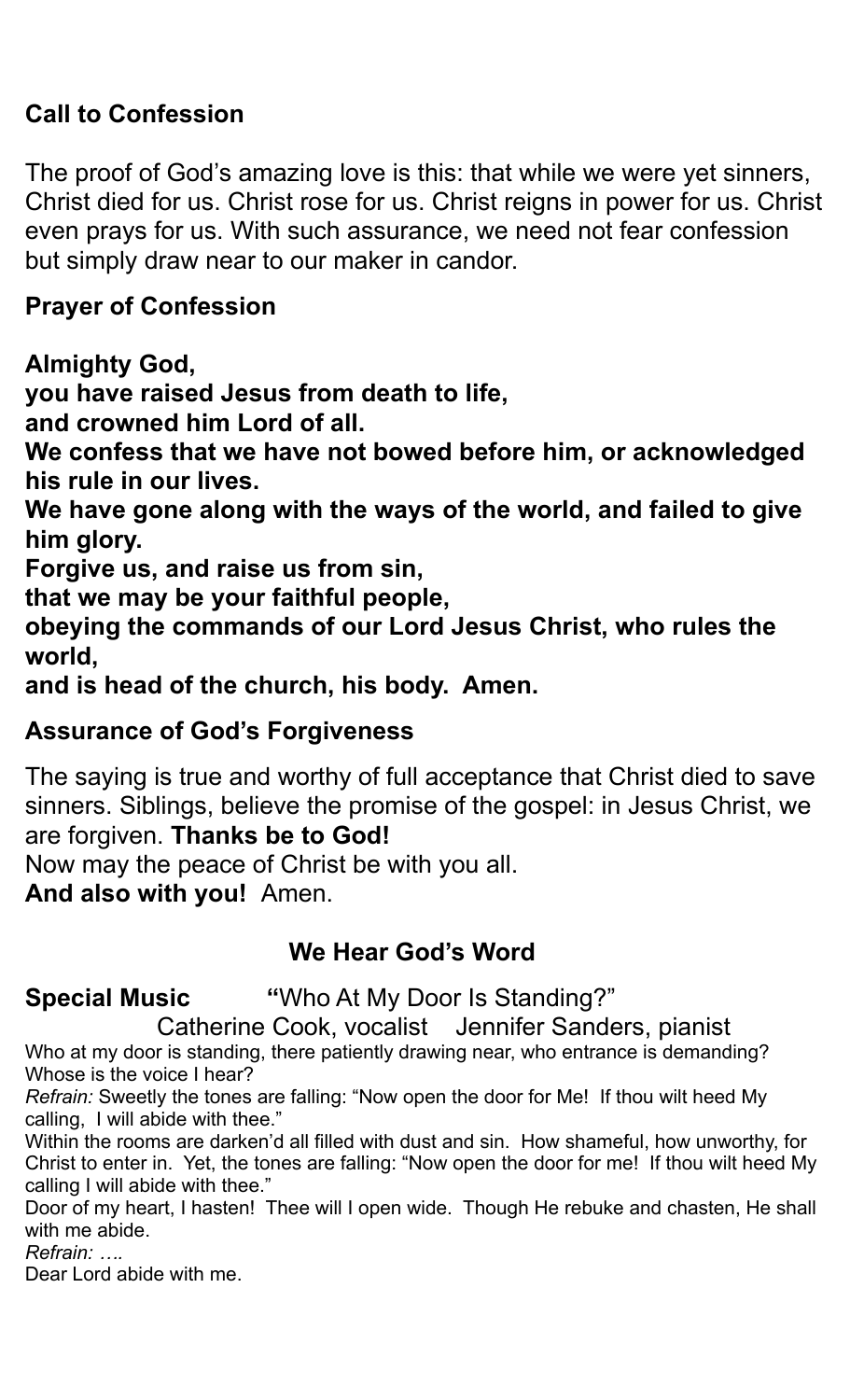# **A Prayer for Guidance as We Hear God's Word**

**Scripture** Colossians 1:9-14

**Sermon** "Thanksgiving Prayer: A Worthy Life" the Reverend Dr. Catherine Cook

*Thought Questions for Today's Sermon*

*1. What does Paul pray for the believers in the Colossian church? Why does Paul pray these things?*

*2. What difference does it make that God answers Paul's prayer for them?*

*3. What does Paul's prayer tell us about living as a people of hope?*

#### *\****An Affirmation of Faith** *from A Brief Statement of Faith*

**In life and in death we belong to God. Through the grace of our Lord Jesus Christ, the love of God, and the communion of the Holy Spirit we trust in the one triune God the Holy One of Israel, whom alone we worship and serve. With believers in every time and place, we rejoice that nothing in life or in death can separate us from the love of God in Christ Jesus our Lord. Thanks be to God!**

**\*The Gloria Patri** 

**Glory be to the Father and to the Son and to the Holy Ghost. As it was in the beginning, is now, and ever shall be, world without end. Amen! Amen!** 

| *Hymn 365                 | "Abide With Me"                                                                                                                                                    | verses 1&5 |
|---------------------------|--------------------------------------------------------------------------------------------------------------------------------------------------------------------|------------|
| <b>Offertory Sentence</b> |                                                                                                                                                                    |            |
|                           | The earth has yielded its increase<br>and God has richly blessed us.<br>Therefore bring your tithes and offering<br>and come into God's courts with praise.        | Ps.67:6    |
| <b>Offertory</b>          | "His Eye Is on the Sparrow"                                                                                                                                        | Rouse      |
| * Doxology                | Praise God from whom all blessings flow. Praise him all<br>creatures here below. Praise him above ye heavenly hosts.<br><b>Praise Father, Son, and Holy Ghost.</b> |            |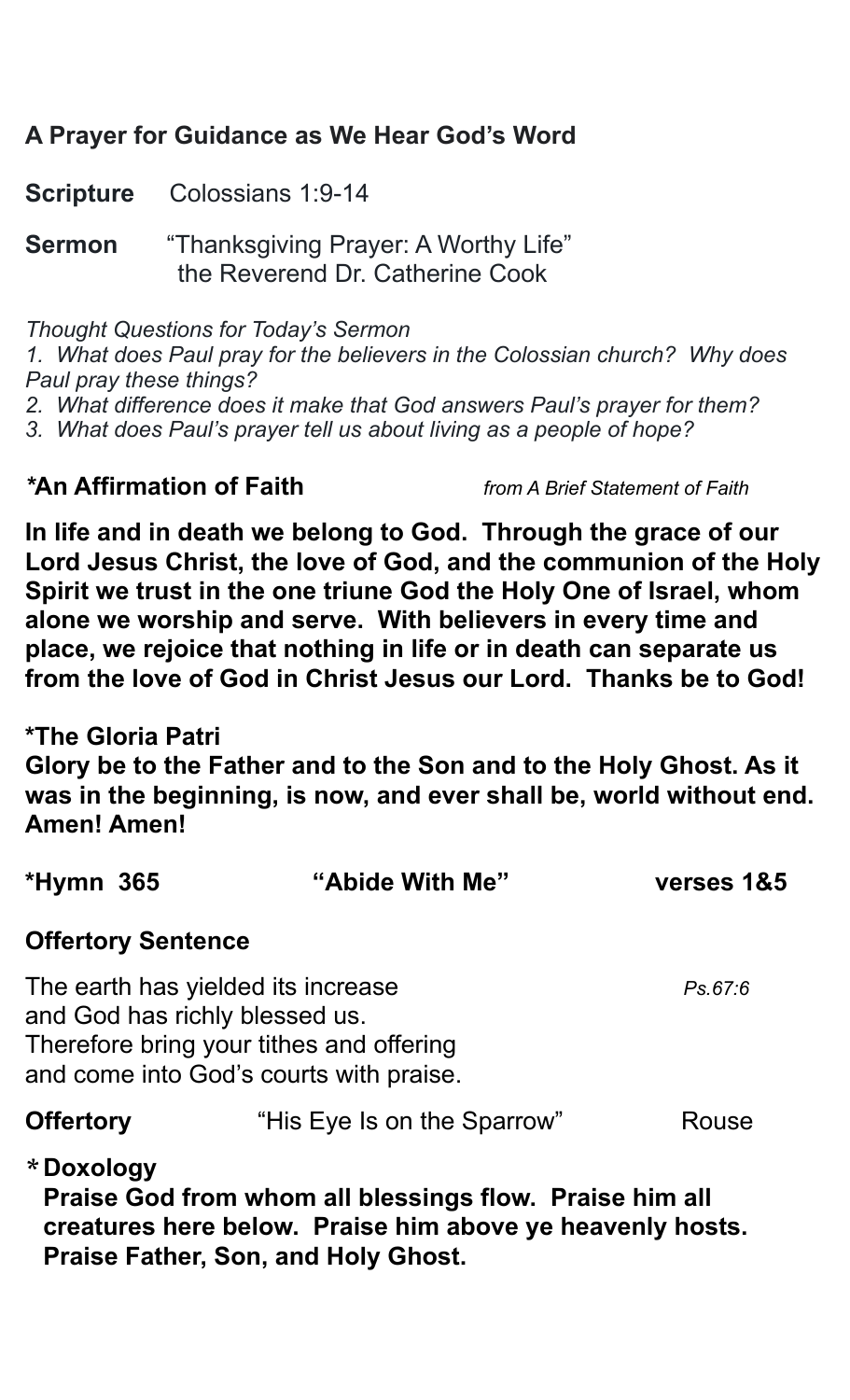\***Prayer of Thanksgiving**

**Prayers of the People - The Lord's Prayer**

**Our Father, who art in heaven, hallowed be thy name. Thy kingdom come; thy will be done on earth as it is in heaven. Give us this day our daily bread and forgive us our debts as we forgive our debtors. And lead us not into temptation, but deliver us from evil. For thine is the kingdom and the power and the glory forever and ever. Amen.**

| <b>*Hymn 534</b>                                                                          | "Draw Me Nearer"                              | verses 1&4 |
|-------------------------------------------------------------------------------------------|-----------------------------------------------|------------|
| Charge                                                                                    |                                               |            |
| Whatever you do, in word or deed,<br>giving thanks to God through Him.                    | do everything in the name of the Lord Jesus,  | Col. 3:17  |
| <b>Benediction</b>                                                                        |                                               |            |
| May the God of hope<br>so that you may abound in hope<br>by the power of the Holy Spirit. | fill you with all joy and peace in believing, | Rom. 15:13 |
| <b>Postlude</b>                                                                           | "The Lily of the Valley"                      | Tornquist  |
|                                                                                           |                                               |            |

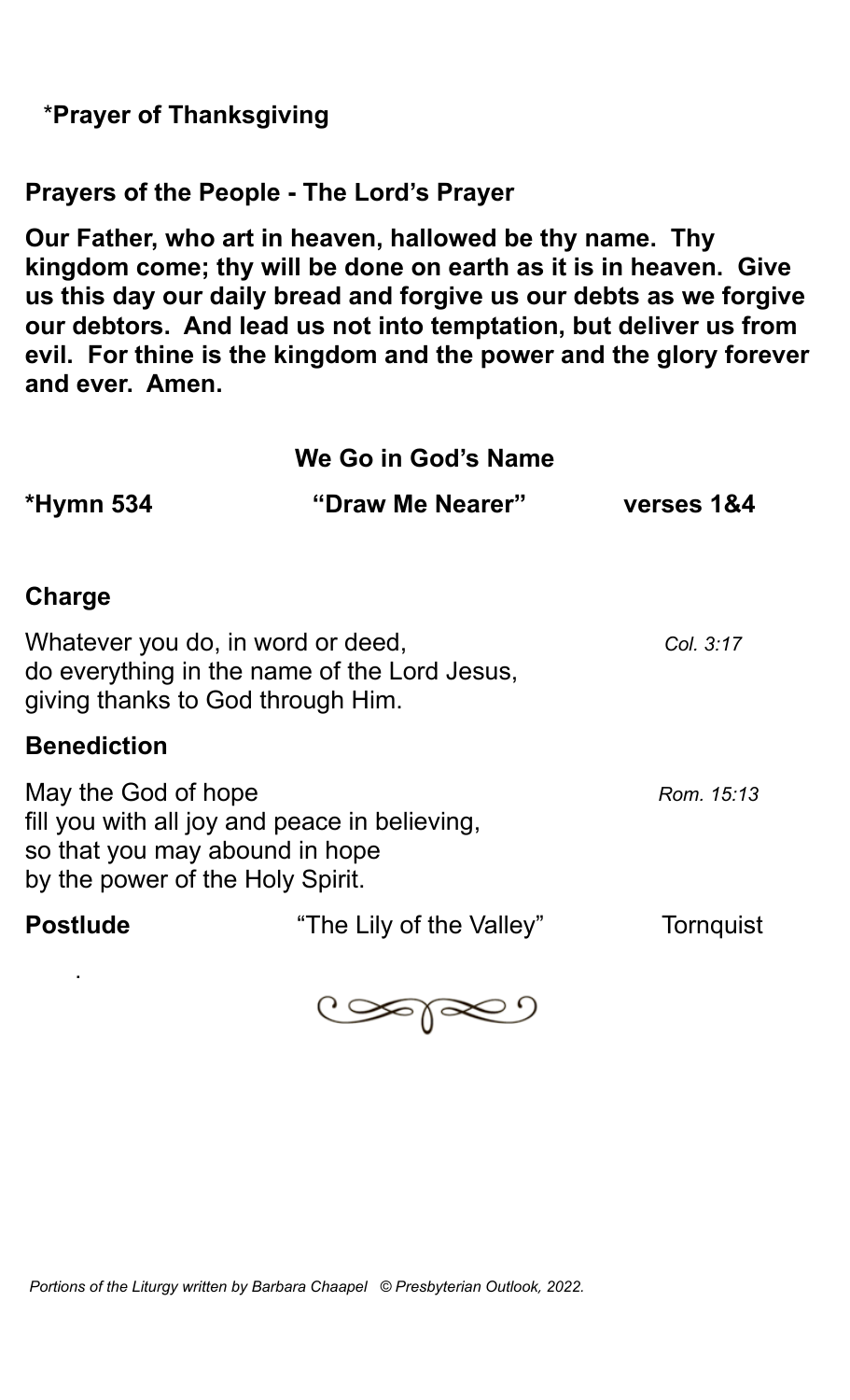## **This Week at J. J. White Memorial Presbyterian Church**

| Sunday | $9:00 \text{ am}$ | Breakfast in the Ewell Martin Room       |
|--------|-------------------|------------------------------------------|
|        |                   | 9:30 am Sunday School                    |
|        |                   | 10:00 am Choir Rehearsal                 |
|        | 10:30 am Worship  |                                          |
|        |                   | Wednesday 7:15 am Men's Prayer Breakfast |
|        |                   |                                          |

## **Last Week's Record**

5/22/22 Attendance - 28 here; 61 views on Facebook 5/22/22 Offering - \$2290

## **Welcome**

We are happy to welcome all who worship with us in the sanctuary today. We also welcome those who join us online. We are especially glad to welcome visitors. Please join us again soon!

## **Welcome to the Reverend Dr. Catherine Cook**

Catherine is from Jackson, MS, where she and her sister, Libba, share their family home. Before moving back to Jackson in 2014, Catherine served two Presbyterian(USA) churches in the Green Mountains of east central Vermont for 23 years. She supplies pulpits in our presbytery and in east Louisiana.

## **An Update from J.J. White's Pastor Nominating Committee**

*Through 05/16/22, the PNC has met in person five times and many more times via email. We have reviewed 41 resumes, from which 5 prospects were considered viable candidates, either as an interim or permanent call. We have initiated contact with all and learned that two have already accepted calls. We are awaiting responses from the others.* 

*The PNC is regularly provided additional names and feels confident the*  Lord will lead us to the best candidate for JJW. We likewise believe the Lord will lead him/her to us. Please keep the PNC in your prayers, and *your ears to the ground. Calls can originate (and have in the past) from unexpected sources.* 

 *Noggin Wild, Chair*